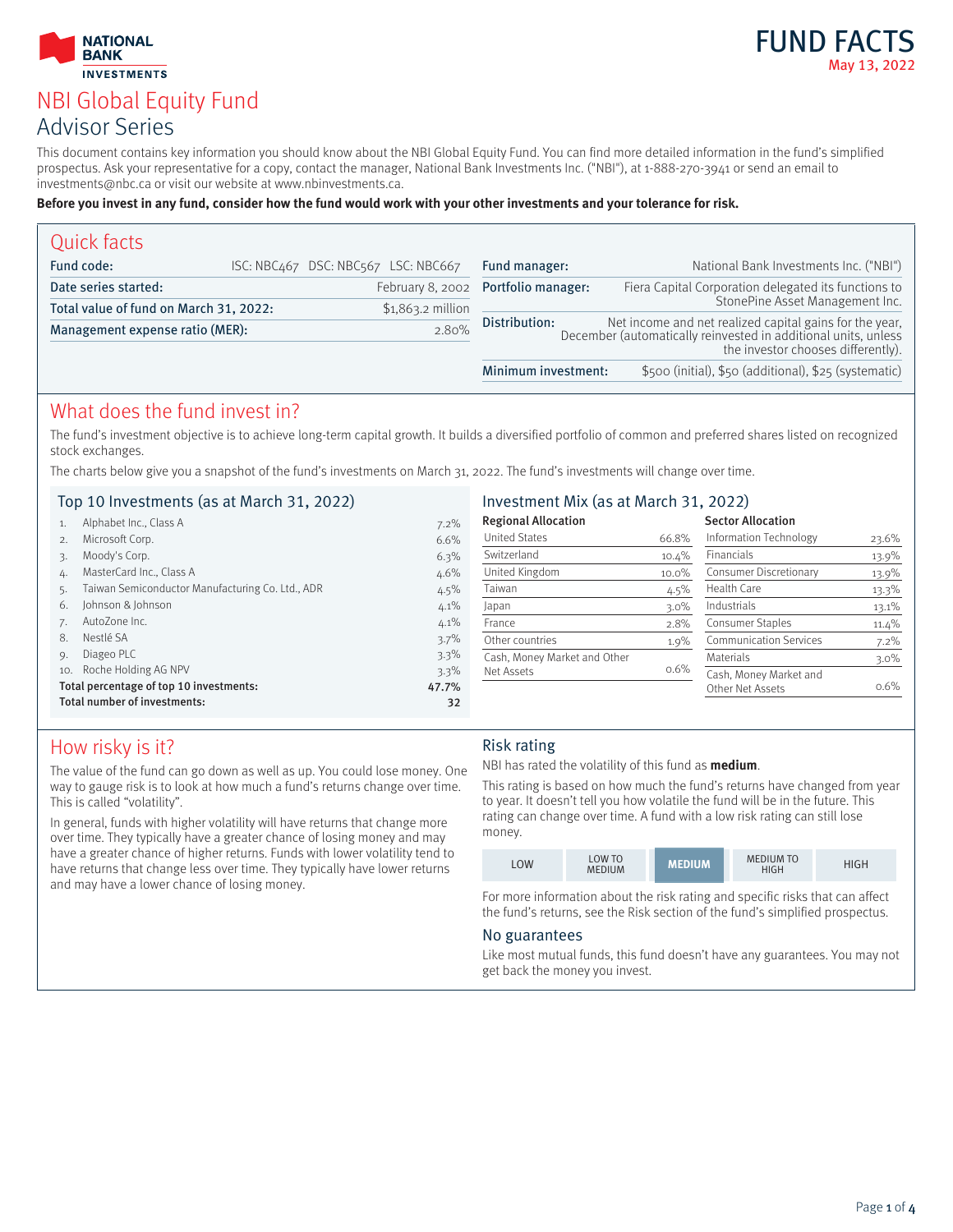

### How has the fund performed?

This section tells you how Advisor Series units of the fund have performed over the past 10 years. Returns are after expenses have been deducted. These expenses reduce the funds' returns.

#### Year-by-year returns

This chart shows how Advisor Series units of the fund performed in each of the past 10 years. The series did not drop in value. The range of returns and change from year to year can help you assess how risky the fund has been in the past. It does not tell you how the fund will perform in the future.



#### Best and worst 3-month returns

This table shows the best and worst returns for Advisor Series units of the fund in a 3-month period over the past 10 years. The best and worst 3-month returns could be higher or lower in the future. Consider how much of a loss you could afford to take in a short period of time.

|                    | Return    | 3 months ending | If you invested \$1,000 at the beginning of the period |
|--------------------|-----------|-----------------|--------------------------------------------------------|
| <b>Best Return</b> | $14.1\%$  | April 30, 2017  | Your investment would rise to \$1,141.                 |
| Worst return       | $-11.4\%$ | March 31, 2022  | Your investment would drop to \$886.                   |

#### Average return

The annual compounded return of Advisor Series units of the fund was 13.50% over the past 10 years. If you had invested \$1,000 in this series 10 years ago, your investment would now be worth \$3,549.

| Who is this fund for?<br>Investors who:<br>• are looking to invest for the long term (at least five years);<br>• are seeking to diversify their investments with exposure to global<br>markets:<br>• want to hedge against a drop in the value of the Canadian dollar. | A word about tax<br>In general, you'll have to pay income tax on any money you make on a<br>fund. How much you pay depends on the tax laws where you live and<br>whether or not you hold the fund in a registered plan, such as a Registered<br>Retirement Savings Plan (RRSP) or a Tax-Free Savings Account (TFSA).<br>Keep in mind that if you hold your fund in a non-registered account, fund<br>distributions are included in your taxable income, whether you get them in |
|------------------------------------------------------------------------------------------------------------------------------------------------------------------------------------------------------------------------------------------------------------------------|---------------------------------------------------------------------------------------------------------------------------------------------------------------------------------------------------------------------------------------------------------------------------------------------------------------------------------------------------------------------------------------------------------------------------------------------------------------------------------|
| Don't buy this fund if you need a steady source of income from<br>your investment.                                                                                                                                                                                     | cash or have them reinvested.                                                                                                                                                                                                                                                                                                                                                                                                                                                   |

### How much does it cost?

The following tables show the fees and expenses you could pay to buy, own and sell Advisor Series units of the fund. The fees and expenses – including any commissions – can vary among series of the fund and among funds. Higher commissions can influence representatives to recommend one investment over another. Ask about other funds and investments that may be suitable for you at a lower cost.

#### 1. Sales Charges

Only the initial sales charge option is now offered. The purchase options with deferred sales charge or low load sales charge are no longer offered except in case of switches described in the simplified prospectus. For current unitholders, the deferred charges remain payable upon redemption in accordance with the terms and conditions set out at the time of the purchase.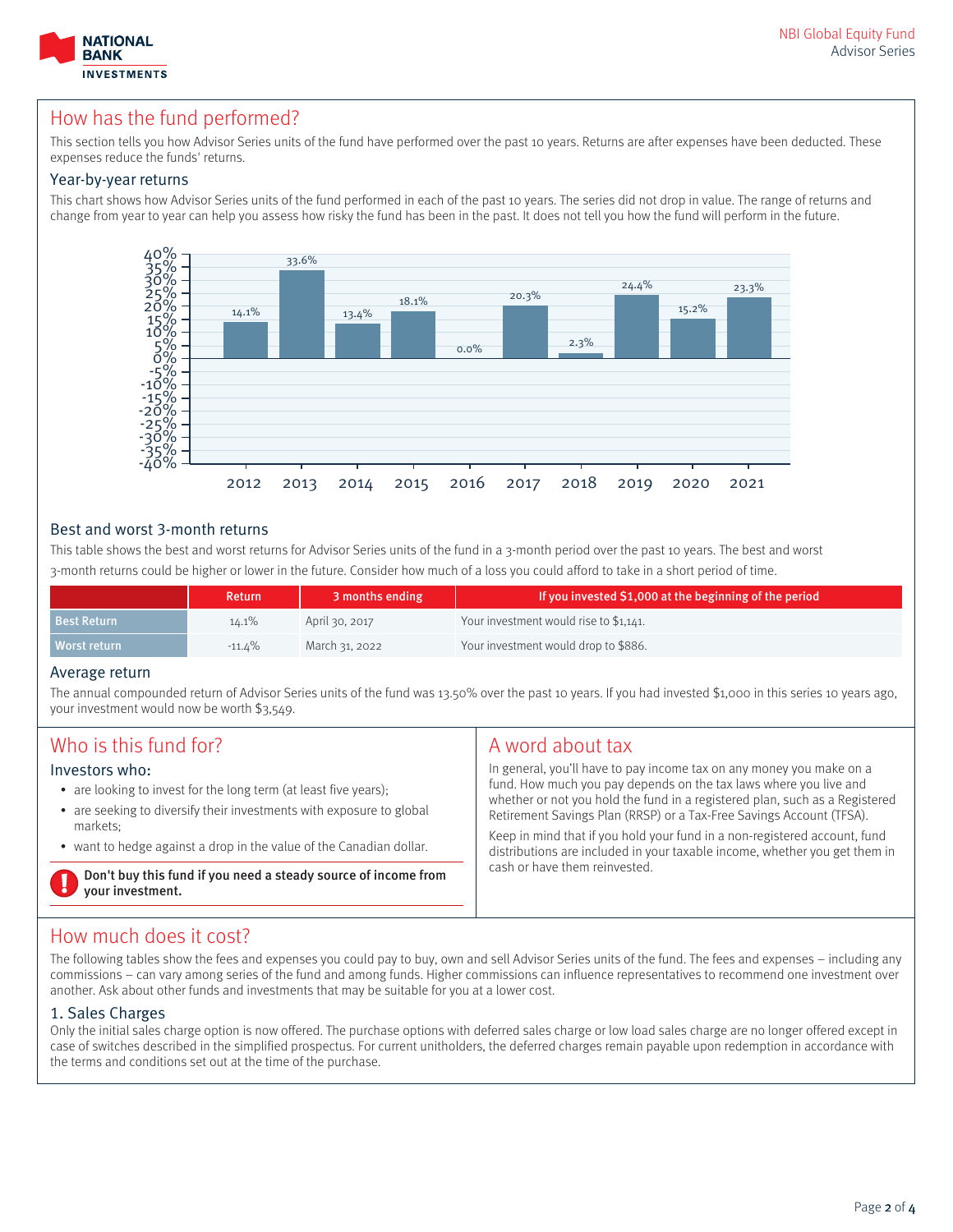

# How much does it cost? (cont'd)

| What you pay<br><b>Sales charge</b> |                                |                                          |                                                                                                                                                                                                                                    |  |
|-------------------------------------|--------------------------------|------------------------------------------|------------------------------------------------------------------------------------------------------------------------------------------------------------------------------------------------------------------------------------|--|
| option                              | In percent (%)                 | In dollars (\$)                          | <b>How it works</b>                                                                                                                                                                                                                |  |
| <b>Initial sales</b><br>charge      | o% to 5% of the amount you buy | \$o to \$50 on every<br>\$1,000 you buy  | • You negotiate the fees with your representative.<br>• We deduct the fees from the amount you are investing and pay it to your<br>representative's firm.                                                                          |  |
|                                     | If you sell within:            | Upon redemption                          | • We pay your representative's firm a commission equal to 5% of the amount you                                                                                                                                                     |  |
|                                     | 6.0%<br>1 year of buying       | \$o to \$6o on every<br>\$1,000 of units | invest.<br>• You do not pay any fee unless you redeem your units within six years of their                                                                                                                                         |  |
|                                     | 2 years of buying<br>5.5%      | purchased                                | purchase.                                                                                                                                                                                                                          |  |
|                                     | 3 years of buying<br>$5.0\%$   |                                          | • The redemption fees are only charged if you request the redemption of more than<br>10% of the units you hold within the same calendar year. You cannot carry forward                                                             |  |
| <b>Deferred sales</b><br>charge     | 4 years of buying<br>4.5%      |                                          | any unused free redemption units to the next year.<br>• The redemption fees are based on the initial cost of your units and the amount of                                                                                          |  |
|                                     | 5 years of buying<br>$3.0\%$   |                                          | time you hold them.                                                                                                                                                                                                                |  |
|                                     | 6 years of buying<br>1.5%      |                                          | • The redemption fees are at a fixed rate. They are deducted from the value of the<br>units sold and goes to NBI.                                                                                                                  |  |
|                                     | After 6 years<br>$O\%$         |                                          | • There are no redemption fees when you switch units for units of another NBI Fund                                                                                                                                                 |  |
|                                     |                                |                                          | bought under the deferred sales charge option. The deferred sales charge schedule<br>will be based on the date that the original units were purchased.                                                                             |  |
|                                     | If you sell within:            | Upon redemption                          | • We pay your representative's firm a commission equal to 2.5% of the amount you                                                                                                                                                   |  |
|                                     | 1 year of buying<br>$3.0\%$    | \$o to \$30 on every<br>\$1,000 of units | invest.<br>• You do not pay any fee unless you redeem your units within three years of their                                                                                                                                       |  |
|                                     | 2 years of buying<br>2.5%      | purchased                                | purchase.                                                                                                                                                                                                                          |  |
| Low sales<br>charge                 | 3 years of buying<br>2.0%      |                                          | • The redemption fees are based on the initial cost of your units and the amount of<br>time you hold them.                                                                                                                         |  |
|                                     | After 3 years<br>$O\%$         |                                          | • The redemption fees are at a fixed rate. They are deducted from the value of the<br>units sold and go to NBI.                                                                                                                    |  |
|                                     |                                |                                          | • There are no redemption fees when you switch units for units of another NBI Fund<br>bought under the low sales charge option. The low sales charge schedule will be<br>based on the date that the original units were purchased. |  |

#### 2. Fund expenses

You don't pay these expenses directly. They affect you because they reduce the fund's returns. As of December 31, 2021, the fund's expenses were 2.81% of its value. This equals \$28.10 for every \$1,000 invested.

|                                                                                                                                                                                                                                                                                             | Annual rate (as a % of the fund's value) |
|---------------------------------------------------------------------------------------------------------------------------------------------------------------------------------------------------------------------------------------------------------------------------------------------|------------------------------------------|
| Management expense ratio (MER)<br>This is the total of the fund's management fee (including the trailing commission) and operating expenses (including<br>fixed rate administration fee). NBI waived some of the fund's expenses. If it had not done so, the MER would have been<br>higher. | 2.80%                                    |
| Trading expense ratio (TER)<br>These are the fund's trading costs.                                                                                                                                                                                                                          | $0.01\%$                                 |
| <b>Fund Expenses</b>                                                                                                                                                                                                                                                                        | 2.81%                                    |